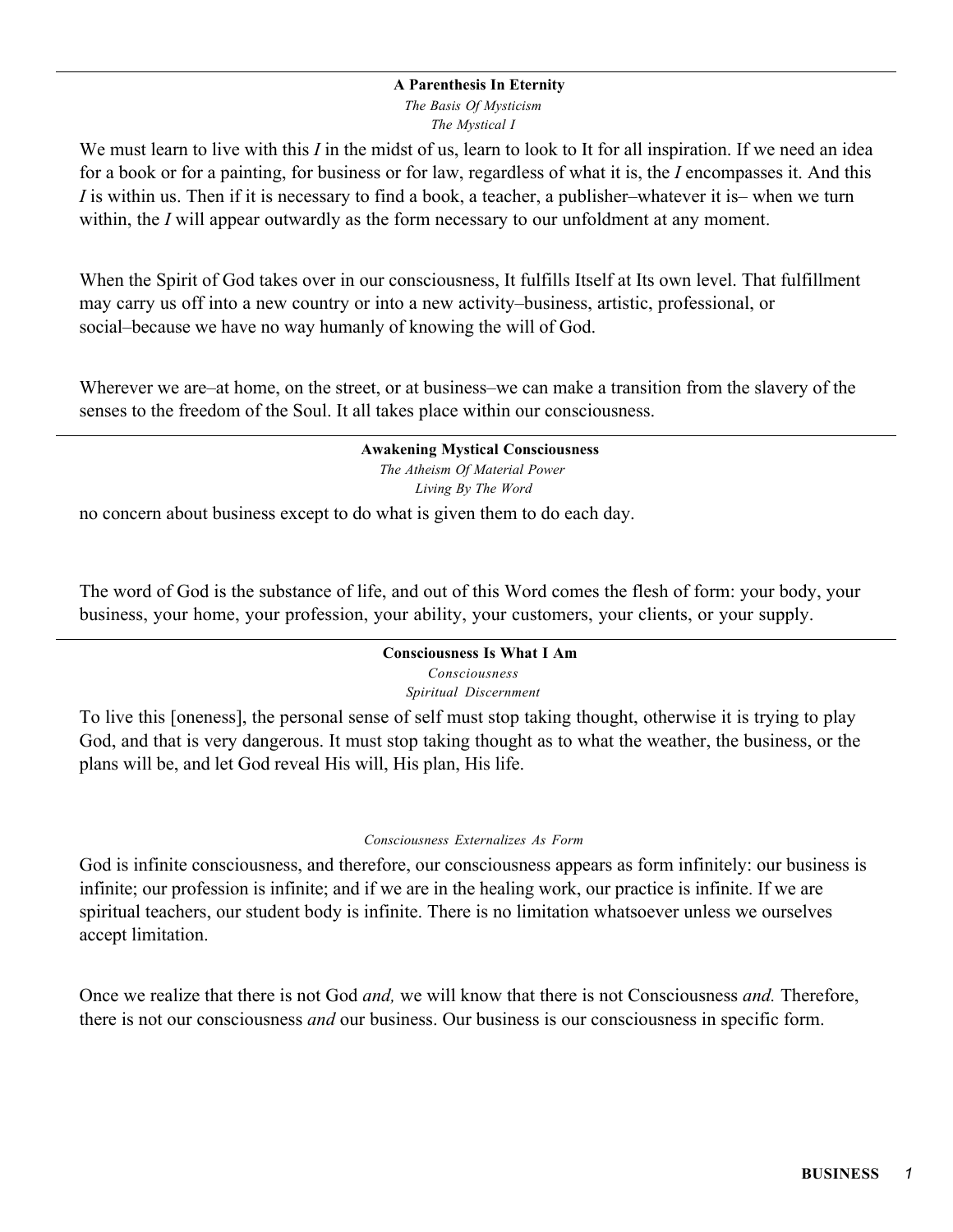We are forever lifted above any sense of competition at any level, whether is business, art, science, or in the healing or spiritual teaching ministry [when we realize that] we do not have customers; we do not have patients; we do not have students: we have our consciousness, and our consciousness externalizes as whatever form is necessary to us. No one can take what is ours away from us.

#### *Opening Consciousness To God's Dedication*

Our divine Self is knocking at the door of our mind seeking entrance, seeking to consecrate mind and body to Its use instead of to our use or our pleasure, and to take our home and our business and consecrate them to Its purpose.

> **Consciousness transformed** *Beside God There Is No Other*

You see how it is that the word *consciousness* sums up everything in our work. It is what you are conscious of that operates in your experience as a law...The law of God that governs the universe must govern our business and our bodies, or there would be something outside the jurisdiction of God's law. As long as we hold to the consciousness that the law of God is the law of my business, whatever is erroneous will be corrected. This same principle applies to the body and health, but if we do not consciously bring the body and business under the law of God, so it will be unto us.

When formerly answering my mail or phone calls, if a student said, "I have a cold," or "I need a job," or "Business is bad," or "I have family trouble," I would reply that I would take care of it, assuming they knew and understood that I was going to take care of a spiritual realization. However, since I discovered that they were perfectly willing to stay in the attitude of problems and demonstrations, I stopped that practice about a year ago [circa 1963]. It is a form of metaphysics I do not understand. All I can do is try to lift you into a spiritual consciousness where you become aware of the presence of the Christ. I can do nothing about those other things.

Always there will be the sufficiency of grace to meet the need of this moment; and, on the spiritual path, you have no right to live one moment ahead of this moment. You plan meetings ahead or you make travel arrangements or you plan business affairs in advance. Certainly, but without burden and without problems because from one moment to the next there is sufficient grace to meet that moment. This is all you need–this is all anybody ever needs–enough grace for this moment...There is also a sufficiency of god's grace for your patient or for one hundred patients.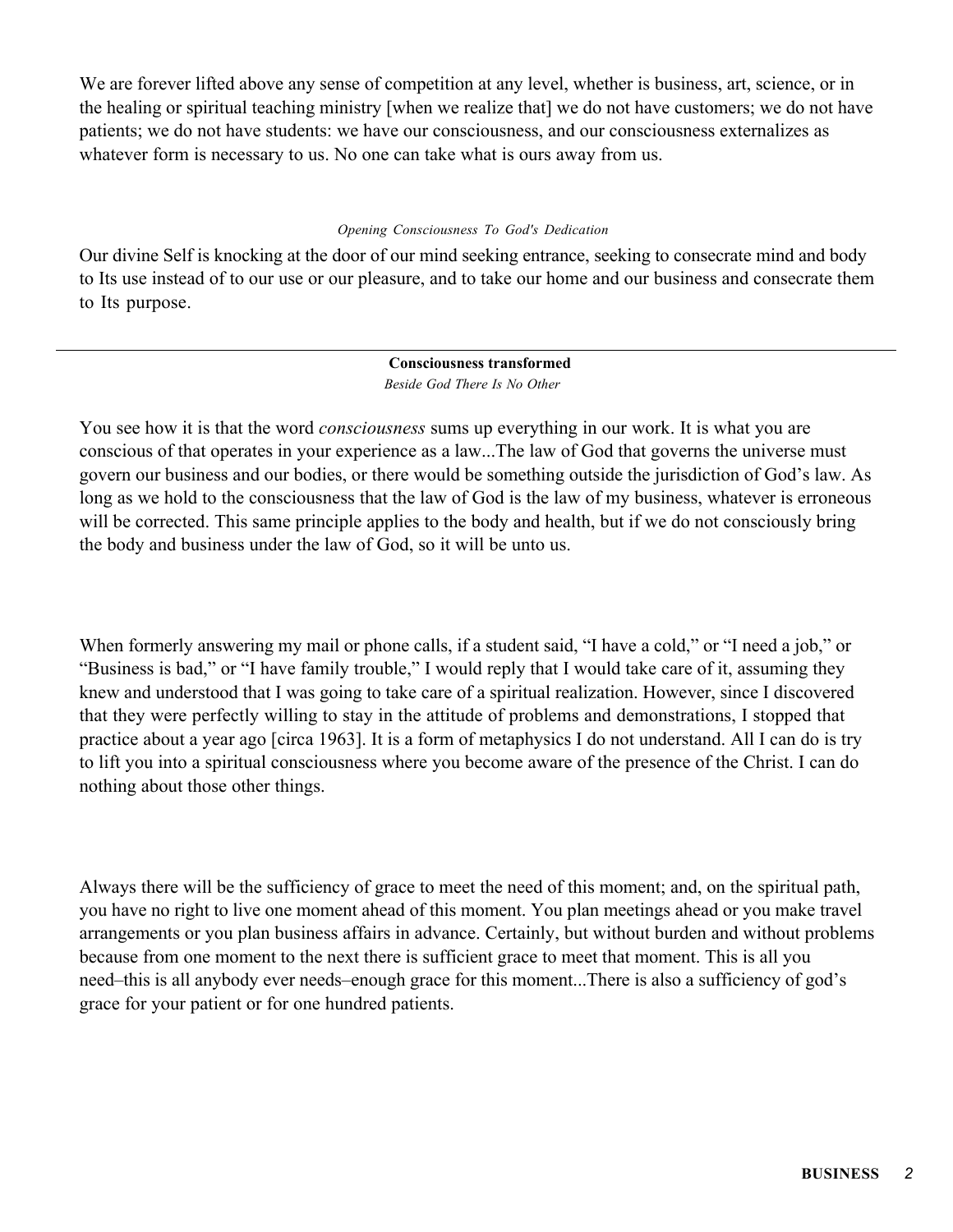Until such time as the spirit itself says: "Leave all for me: or Leave your nets," no student should ever forget his duty to his family, to his business, to his human interests. Rather he should make his study and his meditations the foundation for the more harmonious functioning of these facets of his life.

While walking down the street or driving a car, there must also be the conscious realization that the peace which you have found will envelop those who surround you, whether in the home or in business or on the highways. If you are not sharing the consciousness you have found, it remains locked up inside of you and cannot function. You can only get in proportion to your giving.

#### **Consciousness Unfolding** *Peace The Inner Meaning Of The Temptations*

Beginning today, at this very moment, remember: It is your consciousness [when it is imbued with silence and with peace] that does the work for your family, for your business, for your home, for your body. It is not some far-off God.

## *Treatment As Silent Listening*

Treatment must be a turning to the Father within, asking," What is the truth about business, about body, about health, about my neighbor, about the universal belief of war?" and then letting the divine Consciousness tell it to you.

# **God, The Substance Of All Form**

*Building The New Consciousness Birth Of The Christ In Individual Consciousness*

It becomes necessary to gain the conscious awareness of the presence and power of God, acting and appearing as our individual consciousness, and to know that this consciousness is the law, substance, and reality of our universe, whether appearing as our body, our business, or our home. Where we have failed is in our lack of recognition of this truth, and our lack or recognition is because the human mind rebels at this truth which annihilates the supposititious power which the mind has assumed.

## *Business As An Activity Of Consciousness*

You must *consciously* realize each day that business is an activity of God operating through the instrument of the one mind and is, therefore, an ever present activity of my mind...Only as I associate my business with God's business, does it become individually expressed, harmoniously and joyously evident.

*The Activity Of Truth In Consciousness Unfolds As Your Good*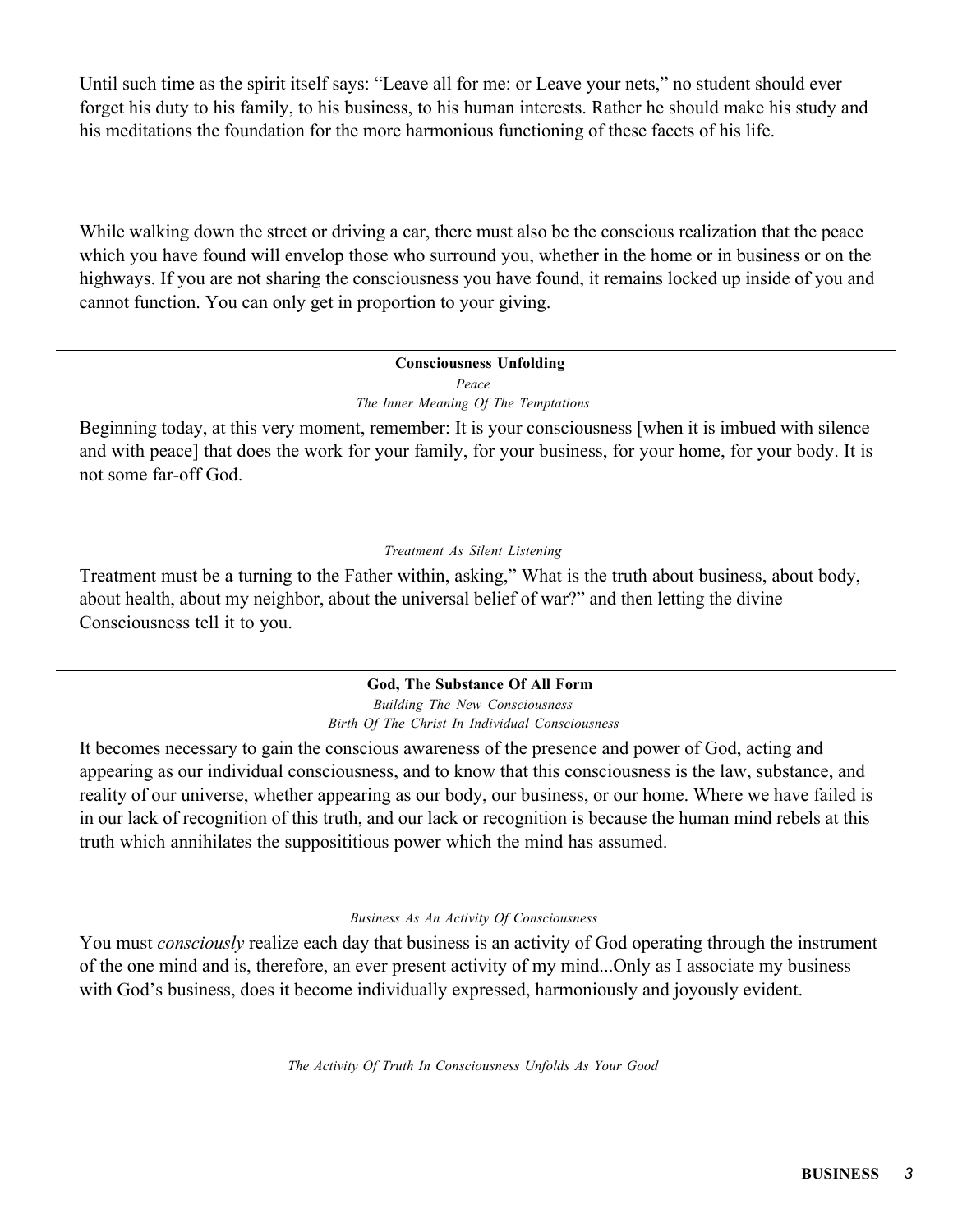It is the activity of your consciousness which appears as the health of your body, as business opportunity, at the right knowledge at the right time, as the meeting of the right person at the right time and under the right circumstances.

#### *Nature Of Consciousness*

By becoming aware of the infinite nature of your being as consciousness, you begin to realize that it is your consciousness which embraces and embodies everything in your experience–your body, your home, your business, and all the affairs that concern you. It is this consciousness which you are that governs all these activities.

## *Overcoming The World*

*This body is not a power over me. I am the life and the mind, the intelligence and the directing power of this body. Not I, a human being, but* I, *the divine consciousness of Being, govern this body, this business, this home, this teaching, and this anything that comes within range of my consciousness.*

## **Living Between Two Worlds**

*Choose You*

*Choose To Accept Omnipresence As The Only Presence*

Are you in bondage to any form of lack or limitation...unhappiness..ill health, to old age? Then you are in bondage to it because you are not consciously knowing the truth. You are not consciously embodying within yourself the acknowledgment of God's presence within you, God's power within you, the omnipotence of God functioning as you, the omniscience and the omnipresence of God where you are...in your soul, in your mind, in your body...in your business whatever work you may be. Always acknowledge God as the Source.

## **Man Was Not Born To Cry**

*The One Great Demonstration The One Great Demonstration*

When our eyes are closed and we are in the darkness within, we find the entire kingdom of God there, ready to pour Itself into our mind, our body, our home, our business, and even into our purse.

## **Our Spiritual Resources**

*Bringing God Into Daily Experience Spiritual Principles Related To Business*

If God, the Father within, does the work, how can we feel any pressure in our business?

If we were to adopt the role of a beholder in our business and were to watch the activity of this Infinite Invisible unfold, we would soon find that It would unfold as whatever was necessary to Its fulfillment.

# **The Infinite Way Letters 1955**

*Christmas, 1955 Christmas 1955*

Never are you and I about the Father's business–only the Christ performs the functions of God on earth.